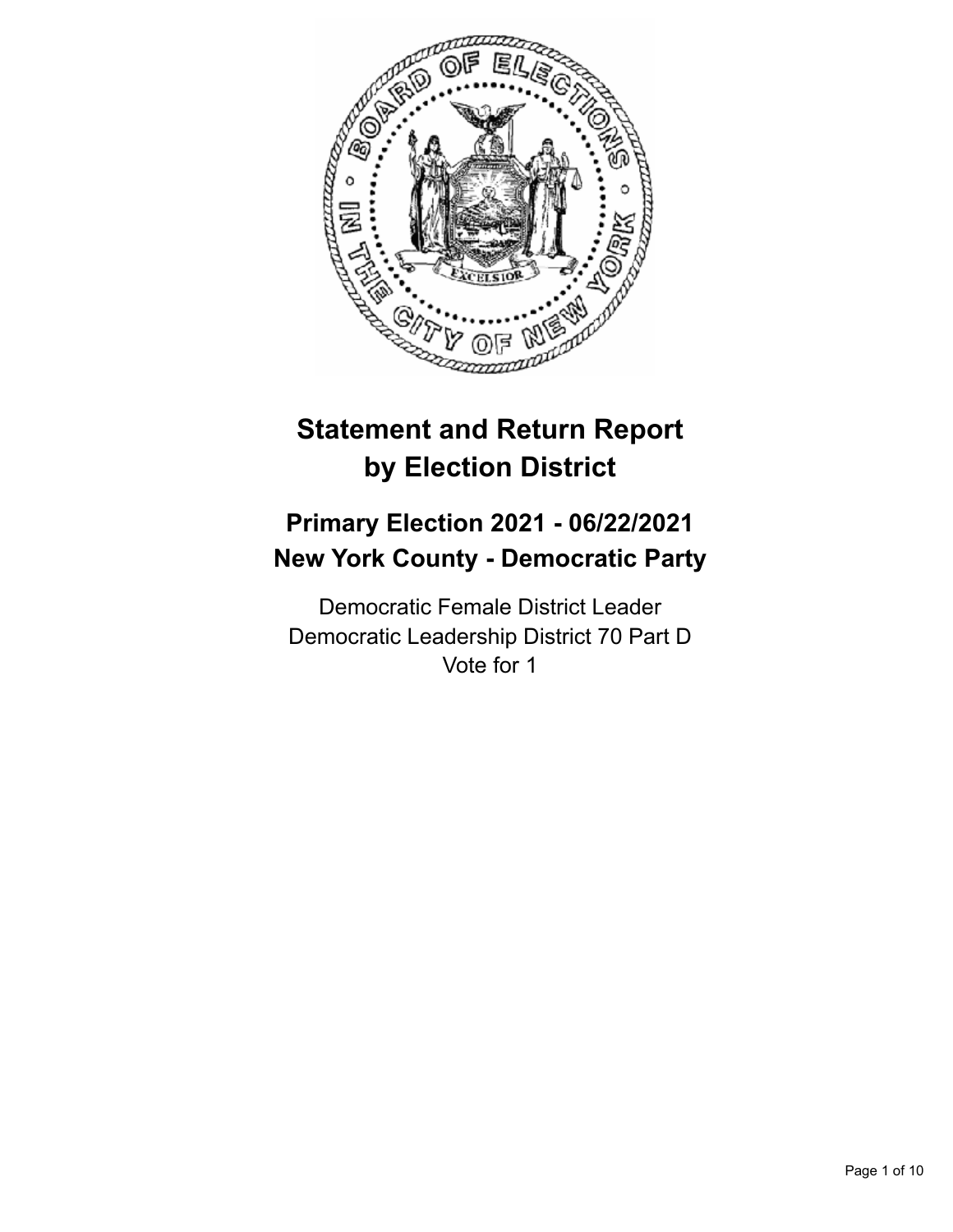

| PUBLIC COUNTER                                           | 15       |
|----------------------------------------------------------|----------|
| <b>MANUALLY COUNTED EMERGENCY</b>                        | 0        |
| ABSENTEE / MILITARY                                      | 4        |
| AFFIDAVIT                                                | 0        |
| <b>Total Ballots</b>                                     | 19       |
| Less - Inapplicable Federal/Special Presidential Ballots | $\Omega$ |
| <b>Total Applicable Ballots</b>                          | 19       |
| <b>GRICEL ORTIZ-THOMPSON</b>                             | 11       |
| NORMA CAMPUSANO                                          |          |
| <b>Total Votes</b>                                       | 12       |
| Unrecorded                                               | 7        |

## **065/70**

| <b>PUBLIC COUNTER</b>                                    | 204 |
|----------------------------------------------------------|-----|
| <b>MANUALLY COUNTED EMERGENCY</b>                        | 0   |
| ABSENTEE / MILITARY                                      | 36  |
| AFFIDAVIT                                                | 2   |
| <b>Total Ballots</b>                                     | 242 |
| Less - Inapplicable Federal/Special Presidential Ballots | 0   |
| <b>Total Applicable Ballots</b>                          | 242 |
| <b>GRICEL ORTIZ-THOMPSON</b>                             | 81  |
| NORMA CAMPUSANO                                          | 53  |
| CHARLOTTE KIECHEL (WRITE-IN)                             |     |
| DIANNE D. MARCOCLI-SADHIZS (WRITE-IN)                    |     |
| <b>Total Votes</b>                                       | 136 |
| Unrecorded                                               | 106 |

| PUBLIC COUNTER                                           | 104      |
|----------------------------------------------------------|----------|
| <b>MANUALLY COUNTED EMERGENCY</b>                        | $\Omega$ |
| ABSENTEE / MILITARY                                      | 21       |
| AFFIDAVIT                                                |          |
| <b>Total Ballots</b>                                     | 126      |
| Less - Inapplicable Federal/Special Presidential Ballots | $\Omega$ |
| <b>Total Applicable Ballots</b>                          | 126      |
| <b>GRICEL ORTIZ-THOMPSON</b>                             | 44       |
| NORMA CAMPUSANO                                          | 37       |
| <b>Total Votes</b>                                       | 81       |
| Unrecorded                                               | 45       |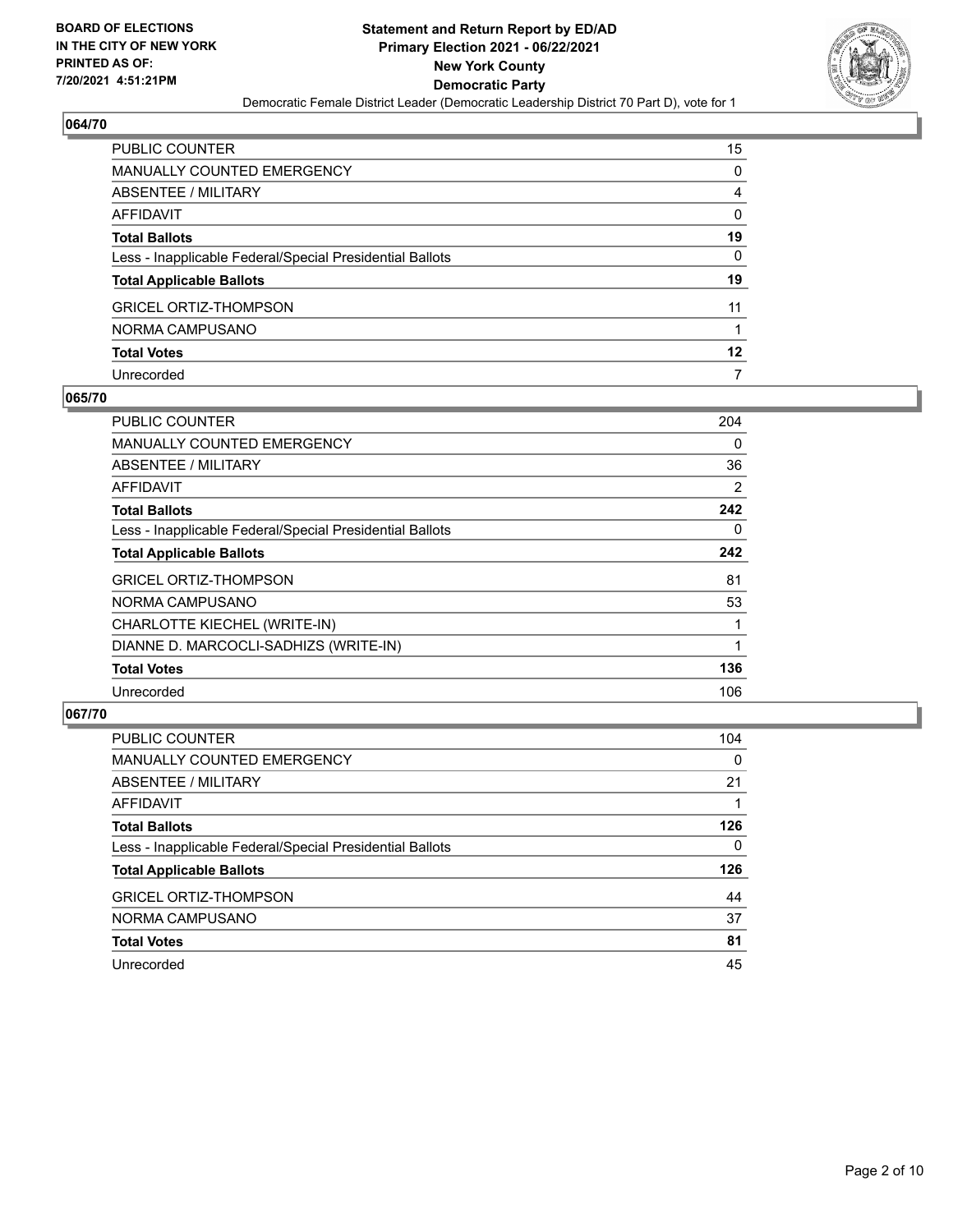

| <b>PUBLIC COUNTER</b>                                    | 226 |
|----------------------------------------------------------|-----|
| <b>MANUALLY COUNTED EMERGENCY</b>                        | 0   |
| ABSENTEE / MILITARY                                      | 25  |
| AFFIDAVIT                                                | 3   |
| <b>Total Ballots</b>                                     | 254 |
| Less - Inapplicable Federal/Special Presidential Ballots | 0   |
|                                                          |     |
| <b>Total Applicable Ballots</b>                          | 254 |
| <b>GRICEL ORTIZ-THOMPSON</b>                             | 96  |
| NORMA CAMPUSANO                                          | 57  |
| DR. LAURA KAY (WRITE-IN)                                 |     |
| <b>Total Votes</b>                                       | 154 |

#### **070/70**

| PUBLIC COUNTER                                           | 65       |
|----------------------------------------------------------|----------|
| <b>MANUALLY COUNTED EMERGENCY</b>                        | $\Omega$ |
| ABSENTEE / MILITARY                                      | 6        |
| AFFIDAVIT                                                | $\Omega$ |
| <b>Total Ballots</b>                                     | 71       |
| Less - Inapplicable Federal/Special Presidential Ballots | $\Omega$ |
| <b>Total Applicable Ballots</b>                          | 71       |
| <b>GRICEL ORTIZ-THOMPSON</b>                             | 29       |
| NORMA CAMPUSANO                                          | 35       |
| <b>Total Votes</b>                                       | 64       |
| Unrecorded                                               |          |

| <b>PUBLIC COUNTER</b>                                    | 205            |
|----------------------------------------------------------|----------------|
| <b>MANUALLY COUNTED EMERGENCY</b>                        | $\Omega$       |
| <b>ABSENTEE / MILITARY</b>                               | 20             |
| <b>AFFIDAVIT</b>                                         | 7              |
| <b>Total Ballots</b>                                     | 232            |
| Less - Inapplicable Federal/Special Presidential Ballots | $\Omega$       |
| <b>Total Applicable Ballots</b>                          | 232            |
| <b>GRICEL ORTIZ-THOMPSON</b>                             | 82             |
| NORMA CAMPUSANO                                          | 113            |
| UNATTRIBUTABLE WRITE-IN (WRITE-IN)                       | $\overline{2}$ |
| <b>Total Votes</b>                                       | 197            |
| Unrecorded                                               | 35             |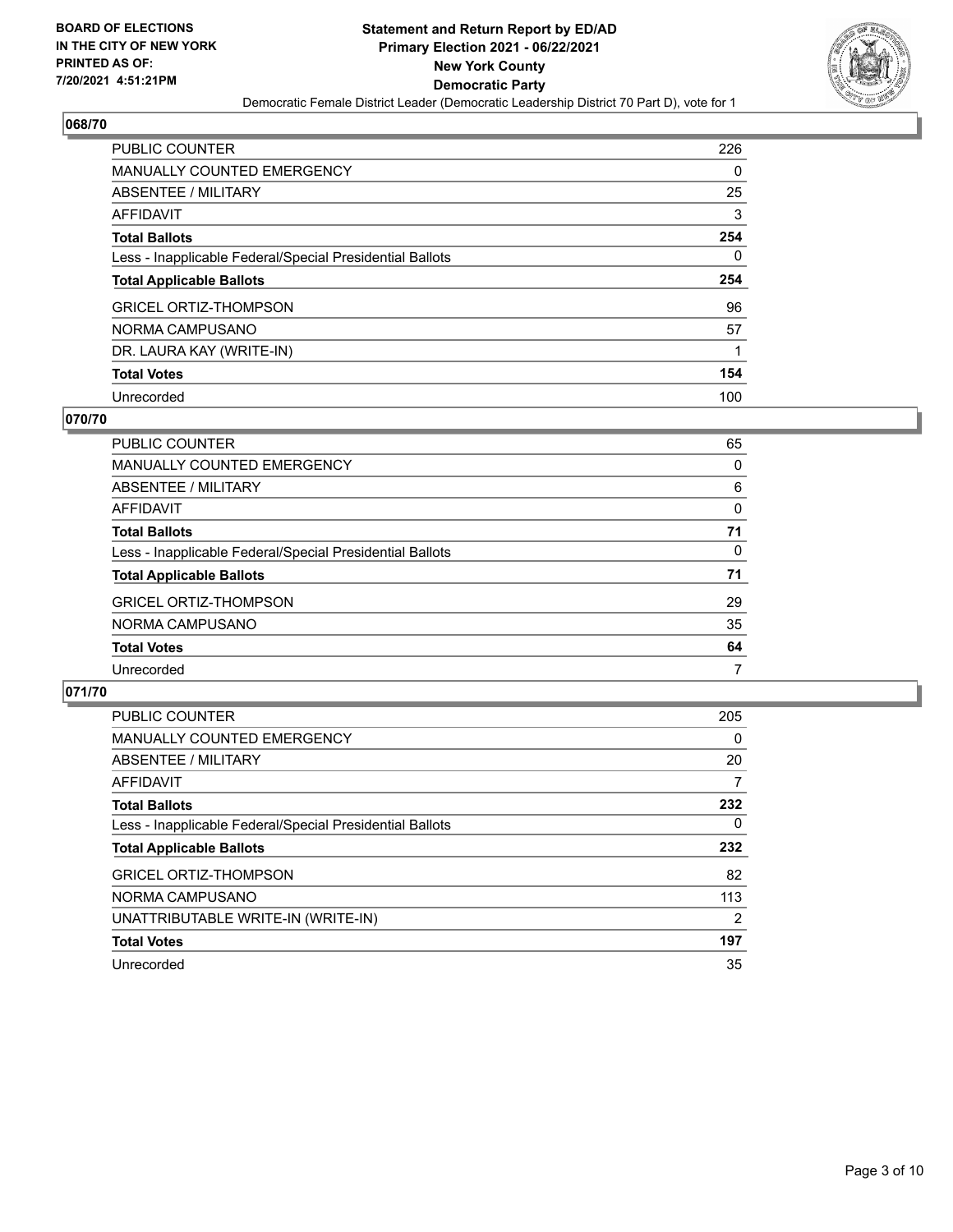

| <b>PUBLIC COUNTER</b>                                    | 164      |
|----------------------------------------------------------|----------|
| <b>MANUALLY COUNTED EMERGENCY</b>                        | 0        |
| ABSENTEE / MILITARY                                      | 10       |
| <b>AFFIDAVIT</b>                                         |          |
| <b>Total Ballots</b>                                     | 175      |
| Less - Inapplicable Federal/Special Presidential Ballots | $\Omega$ |
| <b>Total Applicable Ballots</b>                          | 175      |
| <b>GRICEL ORTIZ-THOMPSON</b>                             | 59       |
| NORMA CAMPUSANO                                          | 90       |
| TOMMY ALLEN (WRITE-IN)                                   |          |
| UNATTRIBUTABLE WRITE-IN (WRITE-IN)                       | 1        |
| <b>Total Votes</b>                                       | 151      |
| Unrecorded                                               | 24       |

## **073/70**

| PUBLIC COUNTER                                           | 197 |
|----------------------------------------------------------|-----|
| <b>MANUALLY COUNTED EMERGENCY</b>                        | 0   |
| ABSENTEE / MILITARY                                      | 13  |
| <b>AFFIDAVIT</b>                                         |     |
| <b>Total Ballots</b>                                     | 211 |
| Less - Inapplicable Federal/Special Presidential Ballots | 0   |
| <b>Total Applicable Ballots</b>                          | 211 |
| <b>GRICEL ORTIZ-THOMPSON</b>                             | 84  |
| NORMA CAMPUSANO                                          | 62  |
| <b>Total Votes</b>                                       | 146 |
| Unrecorded                                               | 65  |

| PUBLIC COUNTER                                           | 189      |
|----------------------------------------------------------|----------|
| <b>MANUALLY COUNTED EMERGENCY</b>                        | $\Omega$ |
| ABSENTEE / MILITARY                                      | 21       |
| <b>AFFIDAVIT</b>                                         | $\Omega$ |
| <b>Total Ballots</b>                                     | 210      |
| Less - Inapplicable Federal/Special Presidential Ballots | $\Omega$ |
| <b>Total Applicable Ballots</b>                          | 210      |
| <b>GRICEL ORTIZ-THOMPSON</b>                             | 99       |
| NORMA CAMPUSANO                                          | 59       |
| MICHELLE OBAMA (WRITE-IN)                                |          |
| <b>Total Votes</b>                                       | 159      |
| Unrecorded                                               | 51       |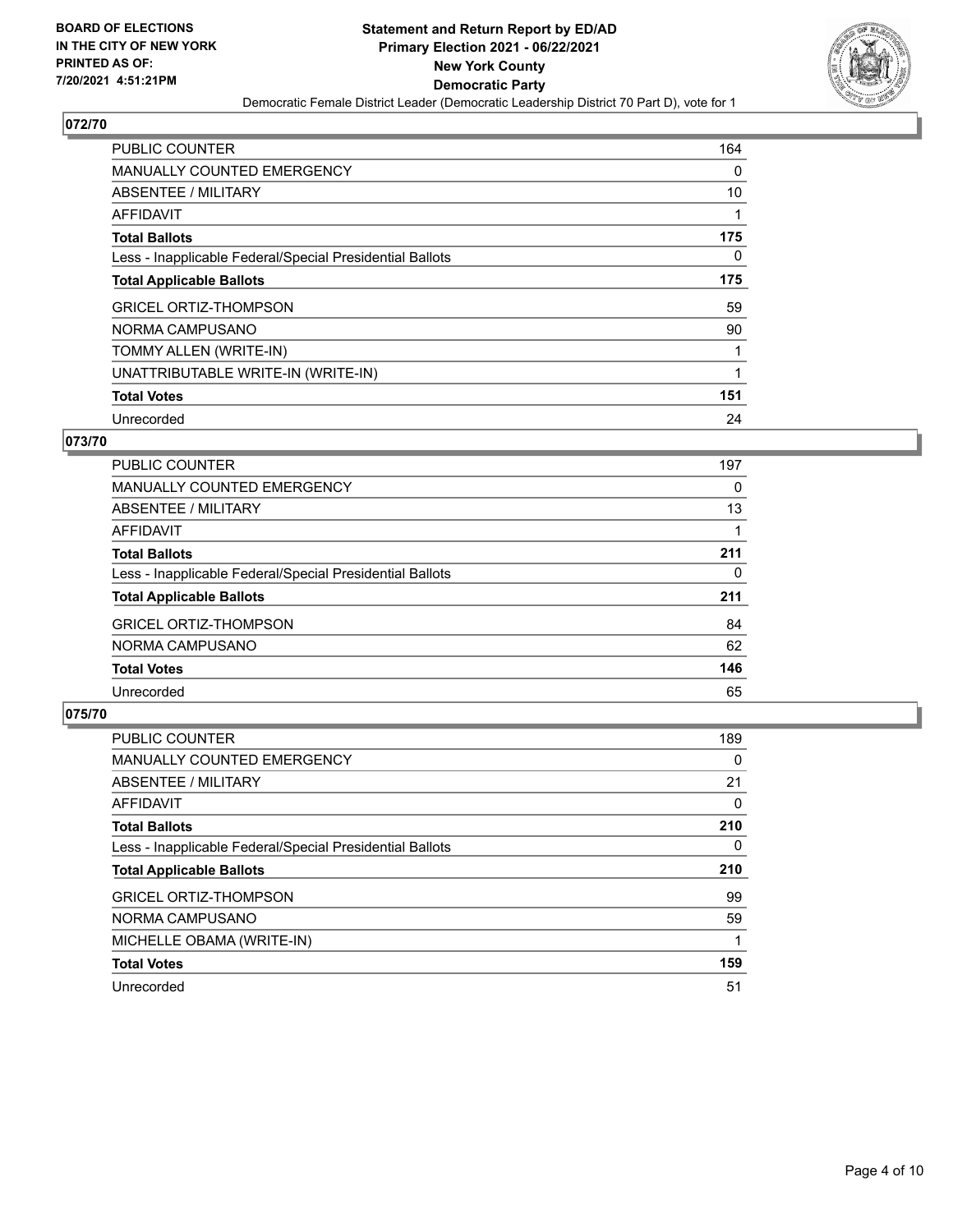

| <b>PUBLIC COUNTER</b>                                    | 179            |
|----------------------------------------------------------|----------------|
| <b>MANUALLY COUNTED EMERGENCY</b>                        | 0              |
| ABSENTEE / MILITARY                                      | 17             |
| AFFIDAVIT                                                |                |
| <b>Total Ballots</b>                                     | 197            |
| Less - Inapplicable Federal/Special Presidential Ballots | 0              |
|                                                          |                |
| <b>Total Applicable Ballots</b>                          | 197            |
| <b>GRICEL ORTIZ-THOMPSON</b>                             | 82             |
| NORMA CAMPUSANO                                          | 73             |
| LOIS FENNER (WRITE-IN)                                   | $\overline{2}$ |
| <b>Total Votes</b>                                       | 157            |

#### **077/70**

| <b>PUBLIC COUNTER</b>                                    | 125      |
|----------------------------------------------------------|----------|
| <b>MANUALLY COUNTED EMERGENCY</b>                        | 0        |
| ABSENTEE / MILITARY                                      | 8        |
| AFFIDAVIT                                                | 0        |
| <b>Total Ballots</b>                                     | 133      |
| Less - Inapplicable Federal/Special Presidential Ballots | $\Omega$ |
| <b>Total Applicable Ballots</b>                          | 133      |
| <b>GRICEL ORTIZ-THOMPSON</b>                             | 65       |
| NORMA CAMPUSANO                                          | 48       |
| <b>Total Votes</b>                                       | 113      |
| Unrecorded                                               | 20       |

| <b>PUBLIC COUNTER</b>                                    | 114      |
|----------------------------------------------------------|----------|
| <b>MANUALLY COUNTED EMERGENCY</b>                        | $\Omega$ |
| ABSENTEE / MILITARY                                      | 10       |
| AFFIDAVIT                                                | $\Omega$ |
| <b>Total Ballots</b>                                     | 124      |
| Less - Inapplicable Federal/Special Presidential Ballots | $\Omega$ |
| <b>Total Applicable Ballots</b>                          | 124      |
| <b>GRICEL ORTIZ-THOMPSON</b>                             | 48       |
| NORMA CAMPUSANO                                          | 54       |
| <b>Total Votes</b>                                       | 102      |
| Unrecorded                                               | 22       |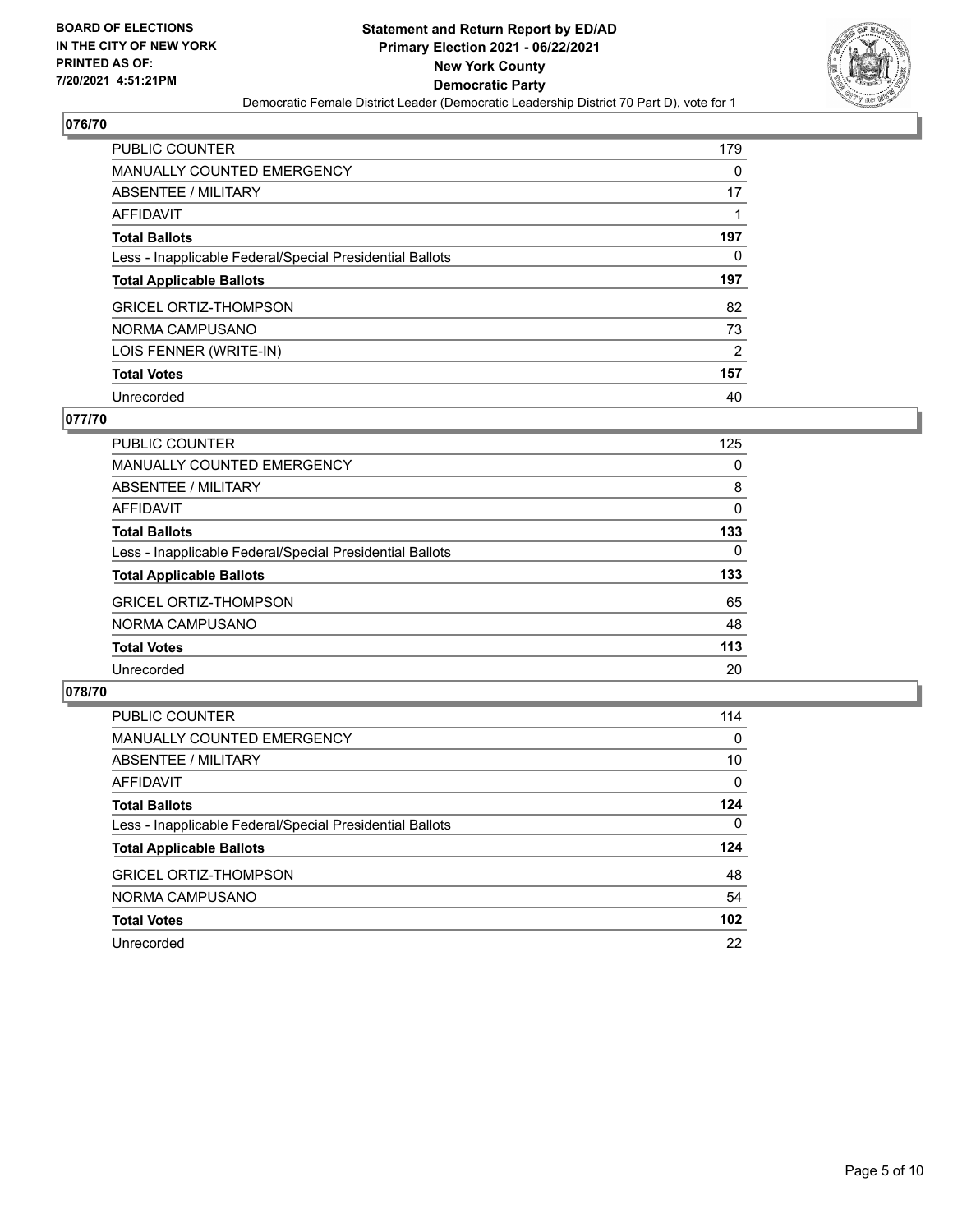

| PUBLIC COUNTER                                           | 90 |
|----------------------------------------------------------|----|
| <b>MANUALLY COUNTED EMERGENCY</b>                        | 0  |
| <b>ABSENTEE / MILITARY</b>                               | 4  |
| <b>AFFIDAVIT</b>                                         | 3  |
| <b>Total Ballots</b>                                     | 97 |
| Less - Inapplicable Federal/Special Presidential Ballots | 0  |
| <b>Total Applicable Ballots</b>                          | 97 |
| <b>GRICEL ORTIZ-THOMPSON</b>                             | 41 |
| NORMA CAMPUSANO                                          | 44 |
| <b>Total Votes</b>                                       | 85 |
| Unrecorded                                               | 12 |

#### **081/70**

| PUBLIC COUNTER                                           | 122 |
|----------------------------------------------------------|-----|
| <b>MANUALLY COUNTED EMERGENCY</b>                        | 0   |
| ABSENTEE / MILITARY                                      | 11  |
| AFFIDAVIT                                                |     |
| <b>Total Ballots</b>                                     | 134 |
| Less - Inapplicable Federal/Special Presidential Ballots | 0   |
| <b>Total Applicable Ballots</b>                          | 134 |
| <b>GRICEL ORTIZ-THOMPSON</b>                             | 50  |
| NORMA CAMPUSANO                                          | 63  |
| <b>Total Votes</b>                                       | 113 |
| Unrecorded                                               | 21  |

| PUBLIC COUNTER                                           | 112 |
|----------------------------------------------------------|-----|
| <b>MANUALLY COUNTED EMERGENCY</b>                        | 0   |
| ABSENTEE / MILITARY                                      | 14  |
| <b>AFFIDAVIT</b>                                         |     |
| <b>Total Ballots</b>                                     | 127 |
| Less - Inapplicable Federal/Special Presidential Ballots | 0   |
| <b>Total Applicable Ballots</b>                          | 127 |
| <b>GRICEL ORTIZ-THOMPSON</b>                             | 35  |
| NORMA CAMPUSANO                                          | 56  |
| <b>Total Votes</b>                                       | 91  |
| Unrecorded                                               | 36  |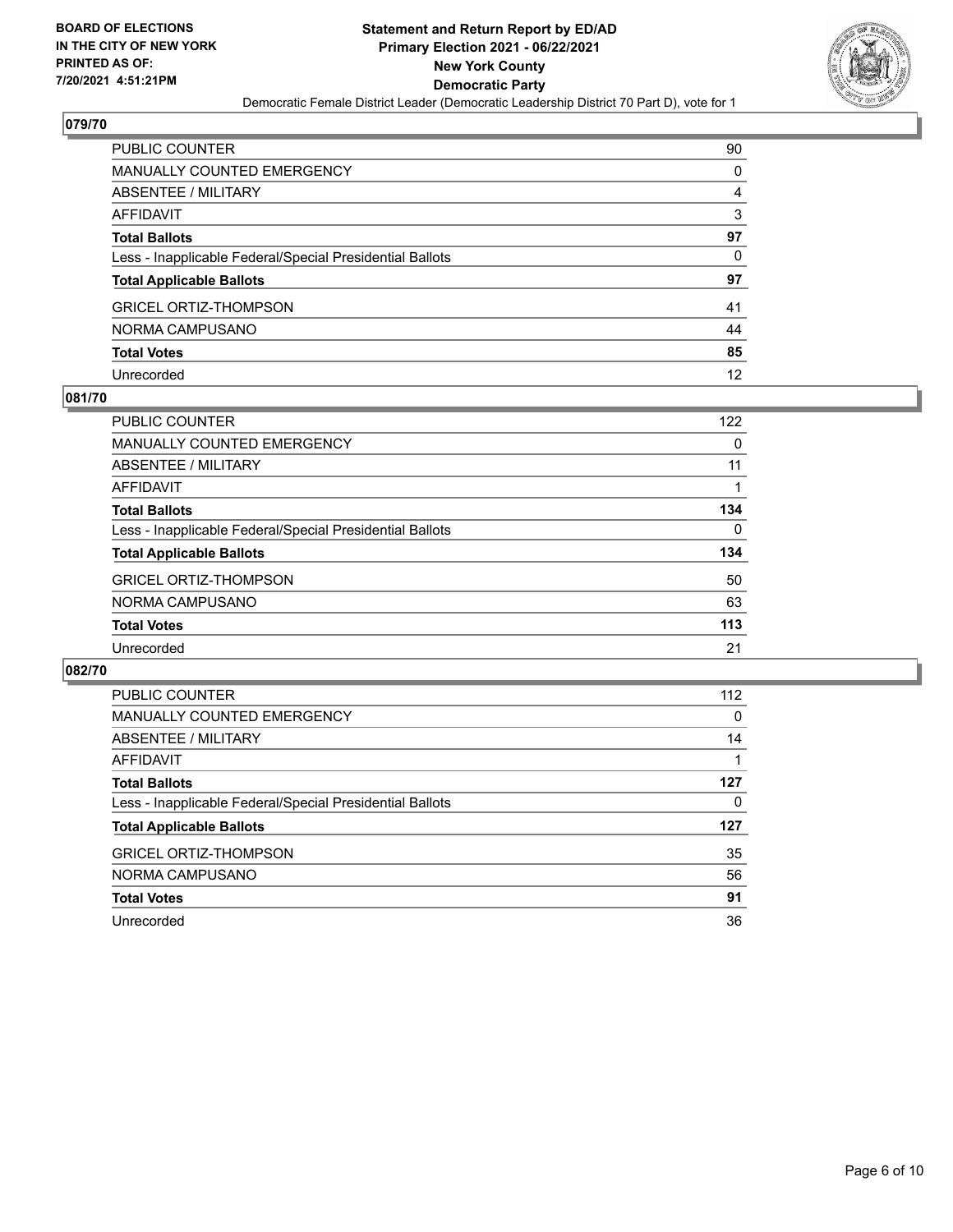

| <b>PUBLIC COUNTER</b>                                    | 103      |
|----------------------------------------------------------|----------|
| <b>MANUALLY COUNTED EMERGENCY</b>                        | $\Omega$ |
| ABSENTEE / MILITARY                                      | 25       |
| <b>AFFIDAVIT</b>                                         | 4        |
| <b>Total Ballots</b>                                     | 132      |
| Less - Inapplicable Federal/Special Presidential Ballots | 0        |
| <b>Total Applicable Ballots</b>                          | 132      |
| <b>GRICEL ORTIZ-THOMPSON</b>                             | 75       |
| NORMA CAMPUSANO                                          | 32       |
| <b>Total Votes</b>                                       | 107      |
| Unrecorded                                               | 25       |

#### **084/70**

| PUBLIC COUNTER                                           | 130 |
|----------------------------------------------------------|-----|
| <b>MANUALLY COUNTED EMERGENCY</b>                        | 0   |
| ABSENTEE / MILITARY                                      | 20  |
| AFFIDAVIT                                                | 2   |
| <b>Total Ballots</b>                                     | 152 |
| Less - Inapplicable Federal/Special Presidential Ballots | 0   |
| <b>Total Applicable Ballots</b>                          | 152 |
| <b>GRICEL ORTIZ-THOMPSON</b>                             | 61  |
| NORMA CAMPUSANO                                          | 63  |
| <b>Total Votes</b>                                       | 124 |
| Unrecorded                                               | 28  |

| PUBLIC COUNTER                                           | 337 |
|----------------------------------------------------------|-----|
| <b>MANUALLY COUNTED EMERGENCY</b>                        | 0   |
| ABSENTEE / MILITARY                                      | 18  |
| AFFIDAVIT                                                |     |
| <b>Total Ballots</b>                                     | 356 |
| Less - Inapplicable Federal/Special Presidential Ballots | 0   |
| <b>Total Applicable Ballots</b>                          | 356 |
| <b>GRICEL ORTIZ-THOMPSON</b>                             | 160 |
| NORMA CAMPUSANO                                          | 133 |
| UNATTRIBUTABLE WRITE-IN (WRITE-IN)                       | 2   |
| <b>Total Votes</b>                                       | 295 |
| Unrecorded                                               | 61  |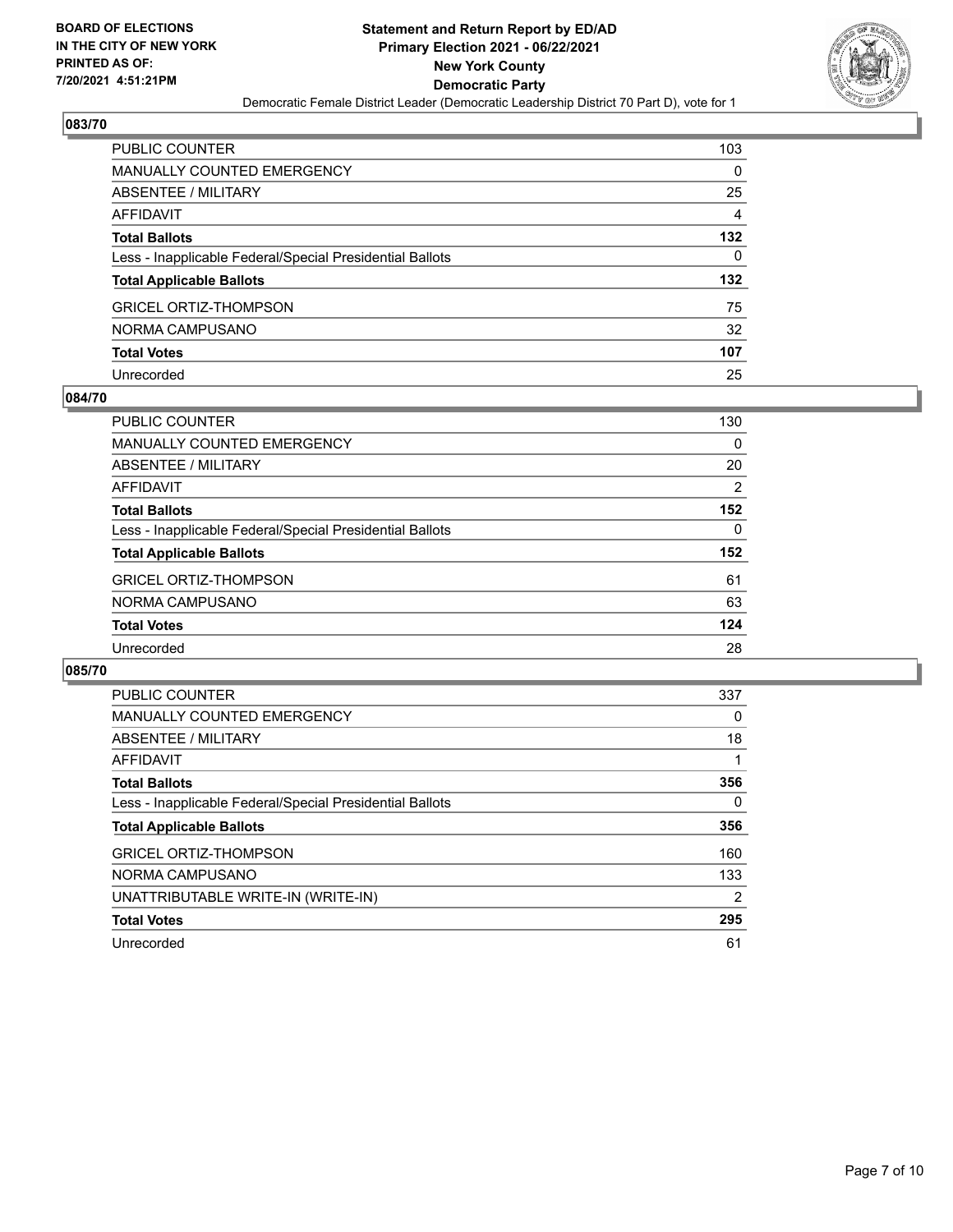

| PUBLIC COUNTER                                           | 182 |
|----------------------------------------------------------|-----|
| <b>MANUALLY COUNTED EMERGENCY</b>                        | 0   |
| ABSENTEE / MILITARY                                      | 35  |
| AFFIDAVIT                                                |     |
| <b>Total Ballots</b>                                     | 218 |
| Less - Inapplicable Federal/Special Presidential Ballots | 0   |
| <b>Total Applicable Ballots</b>                          | 218 |
| <b>GRICEL ORTIZ-THOMPSON</b>                             | 121 |
| NORMA CAMPUSANO                                          | 41  |
| <b>Total Votes</b>                                       | 162 |
| Unrecorded                                               | 56  |

#### **090/70**

| PUBLIC COUNTER                                           | 90  |
|----------------------------------------------------------|-----|
| <b>MANUALLY COUNTED EMERGENCY</b>                        | 0   |
| ABSENTEE / MILITARY                                      | 18  |
| AFFIDAVIT                                                |     |
| <b>Total Ballots</b>                                     | 109 |
| Less - Inapplicable Federal/Special Presidential Ballots | 0   |
| <b>Total Applicable Ballots</b>                          | 109 |
| <b>GRICEL ORTIZ-THOMPSON</b>                             | 70  |
| NORMA CAMPUSANO                                          | 17  |
| <b>Total Votes</b>                                       | 87  |
| Unrecorded                                               | 22  |

| <b>PUBLIC COUNTER</b>                                    | 95             |
|----------------------------------------------------------|----------------|
| MANUALLY COUNTED EMERGENCY                               | 0              |
| ABSENTEE / MILITARY                                      | $\overline{2}$ |
| AFFIDAVIT                                                |                |
| <b>Total Ballots</b>                                     | 98             |
| Less - Inapplicable Federal/Special Presidential Ballots | 0              |
| <b>Total Applicable Ballots</b>                          | 98             |
| <b>GRICEL ORTIZ-THOMPSON</b>                             | 27             |
| NORMA CAMPUSANO                                          | 57             |
| <b>Total Votes</b>                                       | 84             |
| Unrecorded                                               | 14             |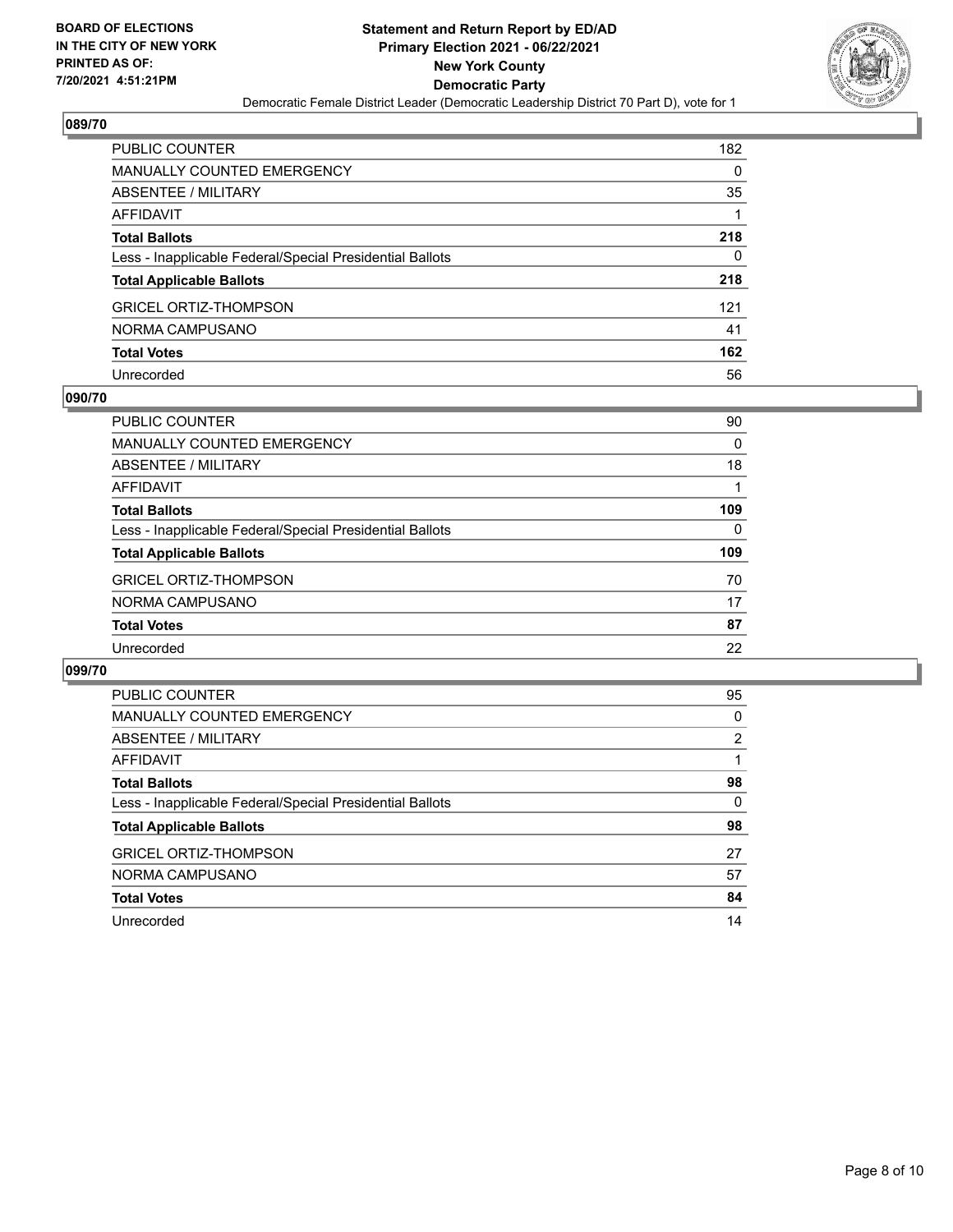

| <b>PUBLIC COUNTER</b>                                    | 107 |
|----------------------------------------------------------|-----|
| <b>MANUALLY COUNTED EMERGENCY</b>                        | 0   |
| ABSENTEE / MILITARY                                      | 13  |
| AFFIDAVIT                                                | 0   |
| <b>Total Ballots</b>                                     | 120 |
| Less - Inapplicable Federal/Special Presidential Ballots | 0   |
|                                                          |     |
| <b>Total Applicable Ballots</b>                          | 120 |
| <b>GRICEL ORTIZ-THOMPSON</b>                             | 50  |
| NORMA CAMPUSANO                                          | 39  |
| UNATTRIBUTABLE WRITE-IN (WRITE-IN)                       |     |
| <b>Total Votes</b>                                       | 90  |